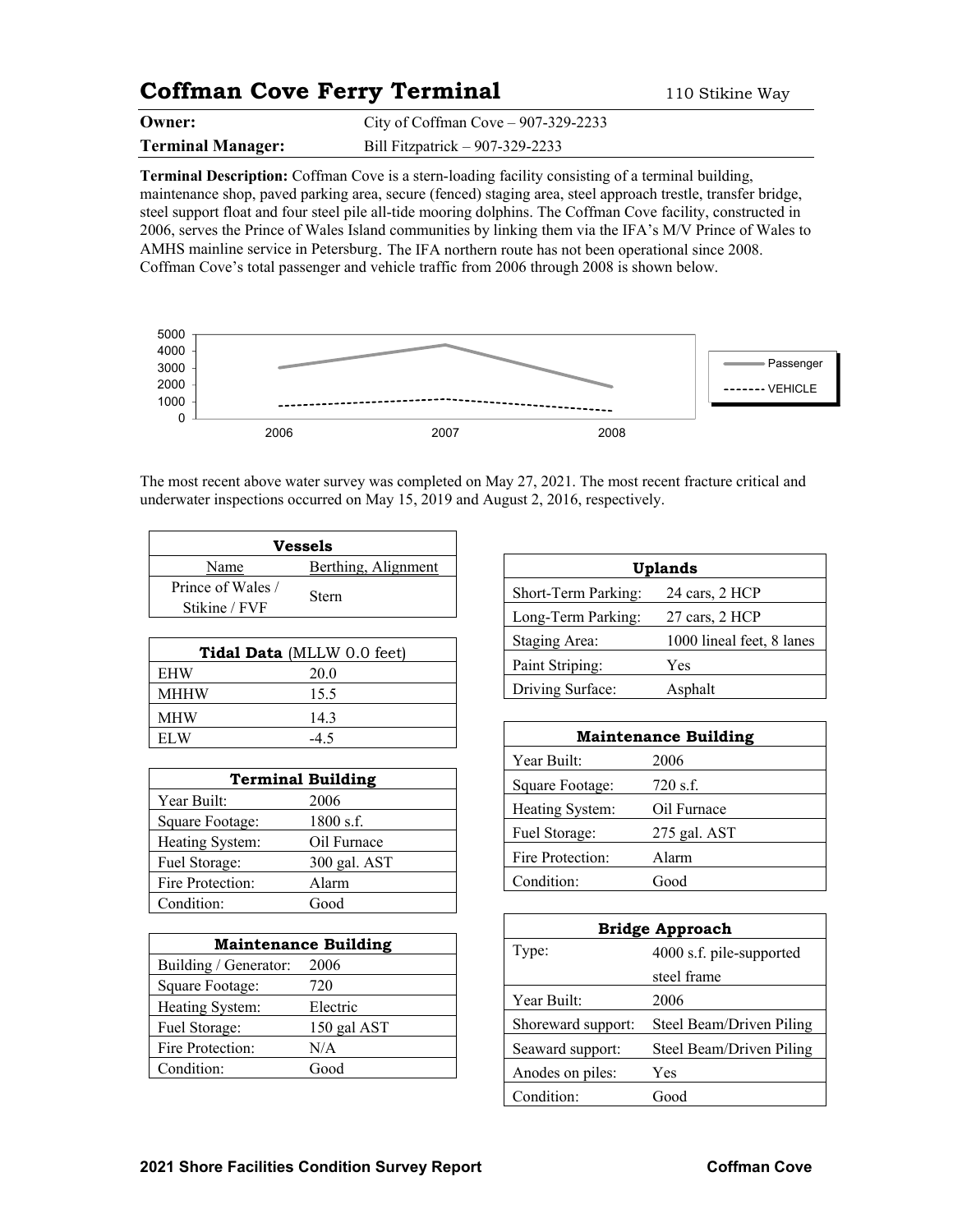| Vehicle Transfer Bridge #193 |                             |  |
|------------------------------|-----------------------------|--|
| Type:                        | 14' x 143' twin box girder  |  |
| Year Built:                  | 2006                        |  |
| Shoreward support:           | Steel Beam/Driven Piling    |  |
| Seaward support:             | <b>Steel Support Float</b>  |  |
| Coating:                     | Wasser Paint                |  |
| Pedestrian Access:           | Gangway & Catwalk           |  |
|                              | separate from bridge        |  |
| Lighting:                    | <b>Cylindrical Fixtures</b> |  |
| Condition:                   | Good                        |  |
| Load Posting Sign:           | N/A                         |  |
| Original Design Load:        | $HS-20$                     |  |

| <b>Bridge Support Float</b> |                         |  |
|-----------------------------|-------------------------|--|
| Type:                       | 40' x 70' Steel Pontoon |  |
| Year Built:                 | 2006                    |  |
| Ballasted:                  | Yes                     |  |
| Ramp lift:                  | Hydraulic               |  |
| Apron lift:                 | Hydraulic               |  |
| Anodes:                     | Yes                     |  |
| Condition:                  | Satisfactory            |  |

| Pedestrian Trestle & Gangway |                                                 |  |
|------------------------------|-------------------------------------------------|--|
| Type:                        | 50' Steel Trestle $\&$<br>105' Aluminum Gangway |  |
| Year Built:                  | 2006                                            |  |
| Shoreward support:           | Concrete Abutment                               |  |
| Intermediate support:        | PТ                                              |  |
| Seaward support:             | Float                                           |  |
| Condition:                   | Fair                                            |  |

| Utilities        |             |         |
|------------------|-------------|---------|
|                  | at Terminal | at Ramp |
| Electrical:      | Yes         | Yes     |
| Water:           | Yes         | Yes     |
| Sewer:           | Yes (City)  | No      |
| Telephone:       | Yes         | Yes     |
| Cable TV:        | No          | No      |
| Fuel:            | Yes (AST)   | No      |
| Wireless Bridge: | No          | No      |

| <b>Dolphins</b> |                      |                        |        |              |       |              |
|-----------------|----------------------|------------------------|--------|--------------|-------|--------------|
| <b>Dolphins</b> | <b>Dolphin Piles</b> | <b>Fender Type</b>     | Anodes | <b>Built</b> | Cond. | <b>Notes</b> |
| S <sub>4</sub>  | 2B, 3V               | <b>Floating Rubber</b> | Yes    | 2006         | Good  |              |
| S <sub>3</sub>  | 2B, 3V               | Floating Rubber        | Yes    | 2006         | Good  |              |
| S <sub>2</sub>  | 2B, 3V               | <b>Floating Rubber</b> | Yes    | 2006         | Good  |              |
| S <sub>1</sub>  | 2B, 3V               | <b>Floating Rubber</b> | Yes    | 2006         | Good  |              |
| ER              | 2B, 2V               | n/a                    | Yes    | 2006         | Good  |              |
| <b>WR</b>       | 2B, 2V               | n/a                    | Yes    | 2006         | Good  |              |
| <b>PT</b>       | 2B, 2V               | n/a                    | Yes    | 2006         | Good  |              |

LEGEND

 $V = V$ ertical Steel Pipe Piling  $B = B$ attered Steel Pipe Piling

ER = East Bridge Support Float Restraint Dolphin PT = Pedestrian Trestle Support Pier

PP = Pedestrian Platform G1 = Gangway C1 = Pedestrian Trestle

| Catwalks / Gangways |                 |               |                                                         |              |                          |       |                      |                                        |
|---------------------|-----------------|---------------|---------------------------------------------------------|--------------|--------------------------|-------|----------------------|----------------------------------------|
| #                   | From<br>Struct. | Tо<br>Struct. | Length / Style / Main<br><b>Members</b>                 | <b>Built</b> | <b>Safety</b><br>Chains? | Cond. | <b>Lighting</b>      | <b>Notes</b>                           |
| C <sub>1</sub>      | Shore           | PT            | $50'$ / Steel Trestle / TS $6x4$<br><b>Bottom Chord</b> | 2006         | No                       | Good  | Overhead<br>Fixtures |                                        |
| G1                  | PТ              | PP            | 105' / Aluminum Gangway /<br>TS 6x10 Bottom Chord       | 2006         | No                       | Fair  | Overhead<br>Fixtures | Cracks in offshore<br>bearing supports |